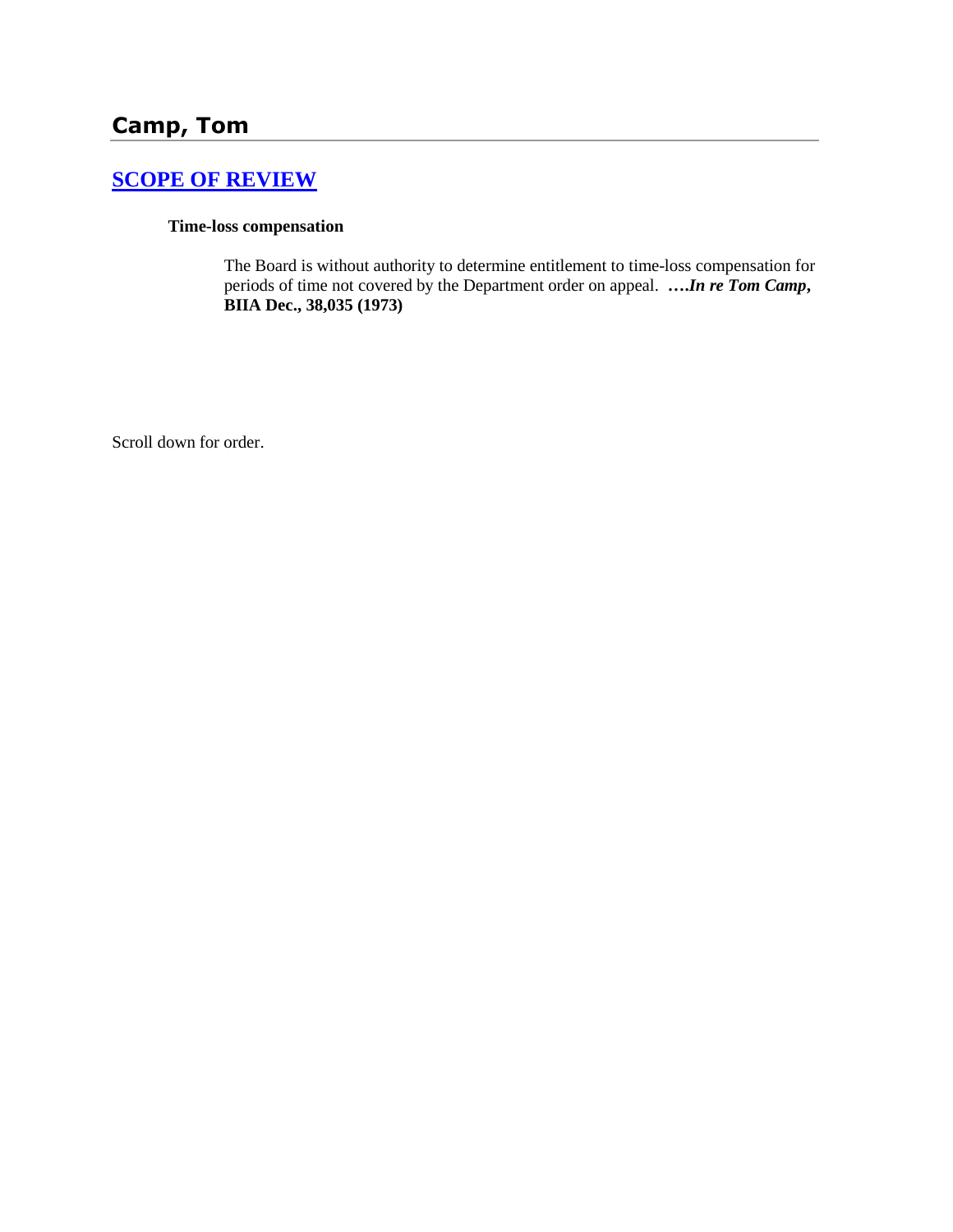### **BEFORE THE BOARD OF INDUSTRIAL INSURANCE APPEALS STATE OF WASHINGTON**

**)**

**IN RE: TOM G. CAMP ) DOCKET NO. 38,035**

**CLAIM NO. F-840961 ) DECISION AND ORDER**

APPEARANCES:

Claimant, Tom G. Camp, by Richard Perry

Employer, Knob Hill Mines, Inc., by Witherspoon, Kelley, Davenport & Toole, per John Neff

Department of Labor and Industries, by The Attorney General, per James D. Pack, Assistant

This is an appeal filed by the employer on February 8, 1971, from orders of the Department of Labor and Industries dated December 11, 1970 and December 17, 1970. The order of December 11, 1970 modified a final order dated June 10, 1970 to an interlocutory order and directed that the claim remain open for treatment. The order of December 17, 1970, converted permanent partial disability awarded under the June 10, 1970 order to time loss compensation covering the period from June 10, 1970 to December 11, 1970. **SUSTAINED AS TO BOTH ORDERS**.

# **DECISION**

Pursuant to RCW 51.52.104 and RCW 51.52.106, this matter is before the Board for review and decision on timely Petitions for Review filed by the claimant and the Department of Labor and Industries to a Proposed Decision and Order issued by a hearing examiner for this Board on July 6, 1972, in which the orders of the Department dated December 11 and December 17, 1970 were sustained in part and reversed in part.

The Board has reviewed the evidentiary rulings of the hearing examiner and finds that no prejudicial error was committed and said rulings are hereby affirmed.

The prime issue raised by both petitions for review is whether or not the claimant was temporarily totally disabled for the period from June 10, 1970 to December 10, 1970.

Without hesitation, we find the claimant was so disabled during the aforesaid period and is entitled to time loss compensation covering such period. We base our resolution of this issue upon the testimony of Dr. Thomas P. Connors, the claimant's attending doctor for his industrial injury,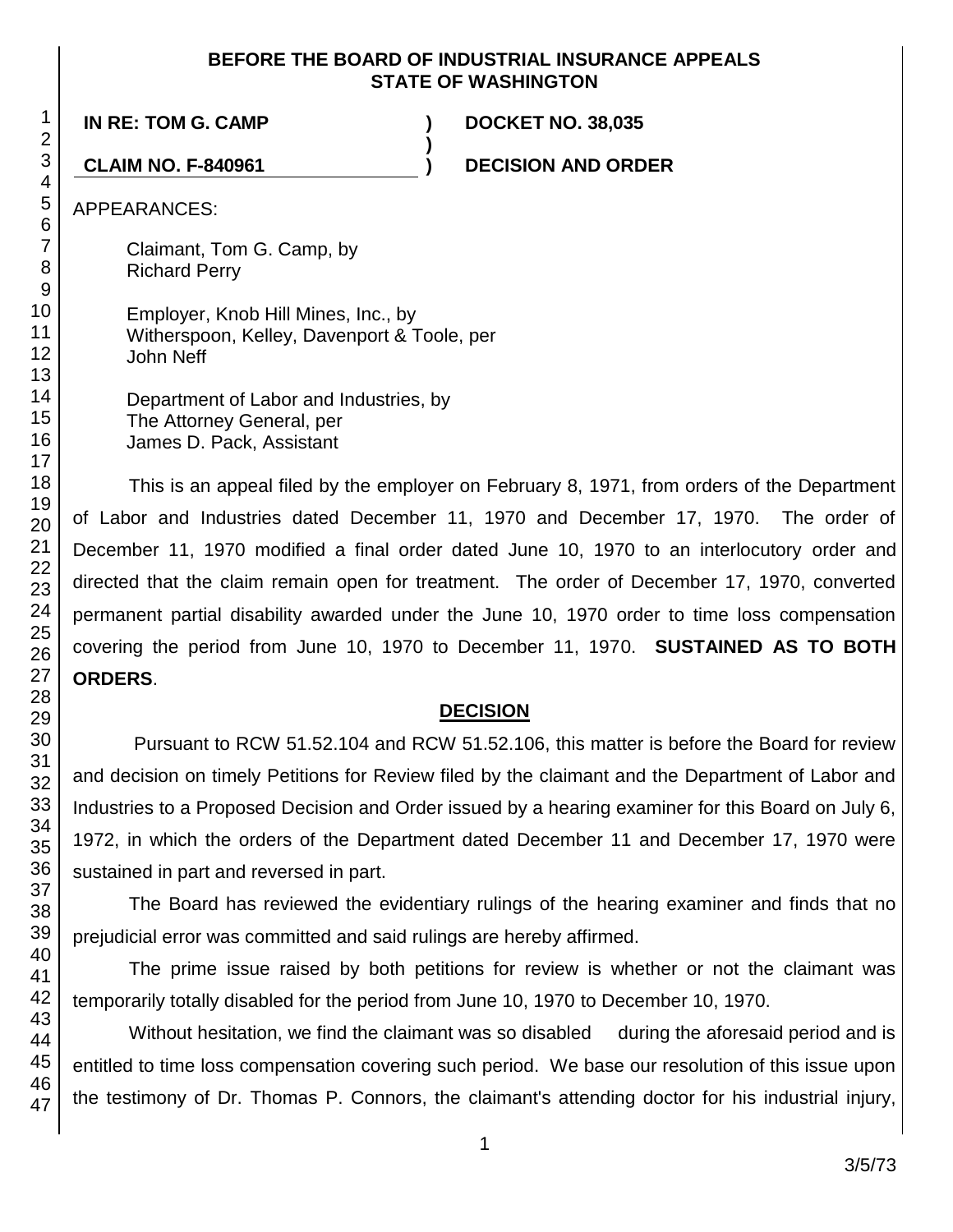whose opinion as to both disability and causation is entitled to greater weight than that expressed by Drs. Phillip J. Suver and Gordon B. O'Neil, who examined the claimant on but one occasion. Spalding v. Department of Labor and Industries, 29 Wn. 2d 115.

Under the testimony of Dr. Connors, it is quite clear that the industrial injury aggravated a pre-existing arthritic condition of the claimant's back, causing such condition to flare up and become painfully disabling. During the period in question, the doctor hospitalized the claimant on two occasions for low back and leg pain and described the claimant's condition during this period of time as being such as to render him hardly able to walk. Quite obviously, the hearing examiner attempted to segregate the claimant's pre-existing arthritis from the industrial aggravation thereof and thereby treat them as two separate entities. The law precludes this type of segregation and requires that the entire residual disability be attributed to the industrial injury. Miller v. Department of Labor and Industries, 200 Wash. 674.

In addition to invalidating the time loss compensation awarded the claimant from June 10, 1970 to December 10, 1970 the hearing examiner also denied all prospective time loss compensation which might be awarded the claimant for any period of time subsequent to December 10, 1970, on the theory that if the Department's original determination and order granting time loss was invalid, all subsequent time loss orders based upon that original determination would necessarily have to be invalid also.

The fallacy of this reasoning lies in the fact that each time loss order issued by the Department constitutes an original determination in and of itself and is not in any way based upon or determined by any other time loss order. Each time loss order is an independent adjudication by the Department that the claimant was temporarily and totally disabled for whatever period of time is specified in the order. It is based upon a certification of disability submitted by the attending doctor covering the period of time specified in the order. Such order is a final appealable determination as to the claimant's right to time loss compensation for that particular period of time. No time loss order covering any period of time subsequent to December 10, 1970, is on appeal before us, and we are therefore without jurisdiction to determine the claimant's eligibility or right to time loss compensation for any period of time subsequent to December 10, 1970.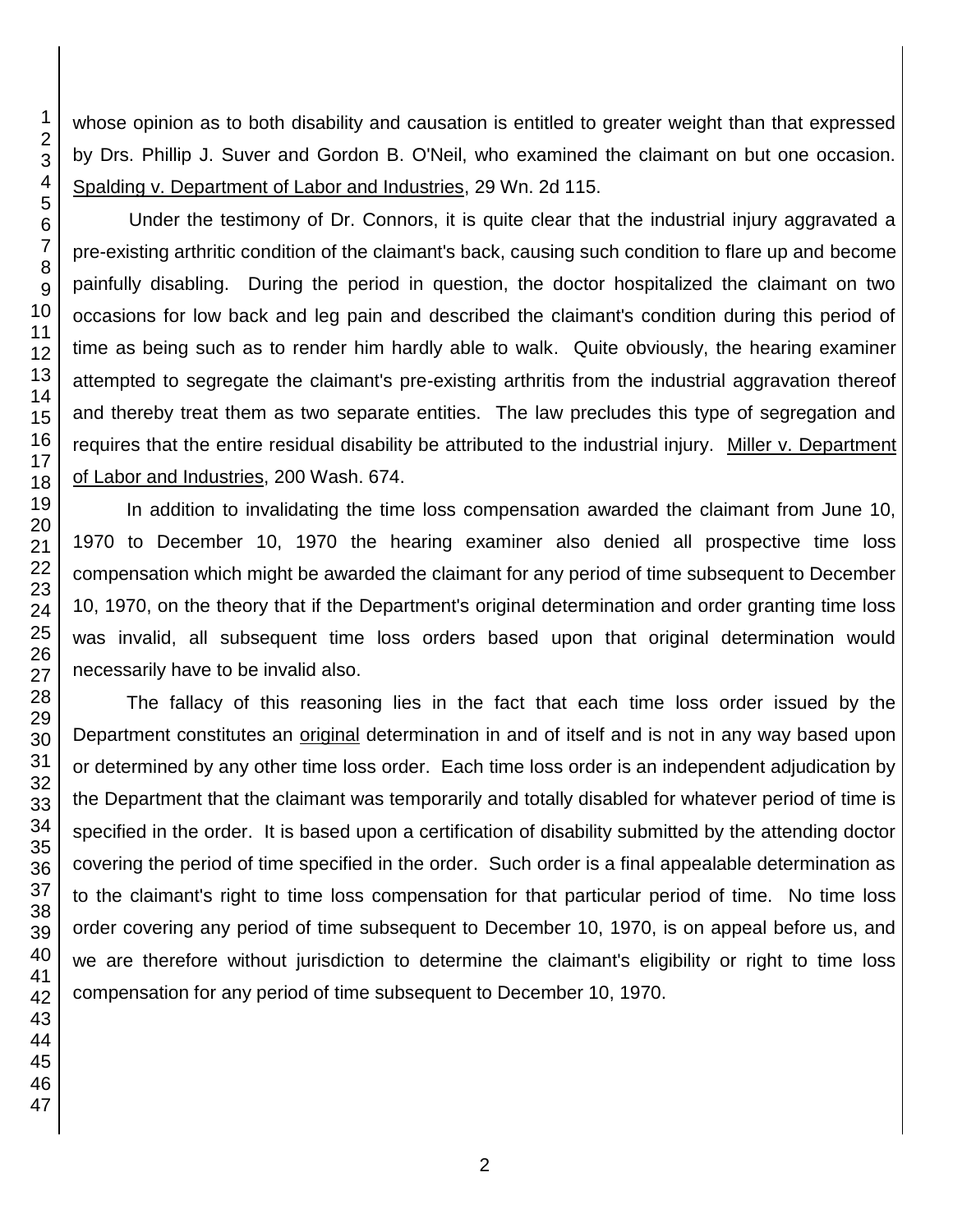## **FINDINGS OF FACT**

Based on the record, the Board makes the following findings:

- 1. On July 21, 1969, the claimant, Tom G. Camp, suffered a myofascial lumbosacral strain of the low back while in the course of his employment with Knob Hill Mines, Inc. The injury was accepted by the Department of Labor and Industries, treatment provided, time loss compensation paid, and on June 10, 1970, the claim was closed with a permanent partial disability award of 25% of the maximum allowable for unspecified disabilities. On August 5, 1970, the claimant filed a notice of appeal, and on September 2, 1970, the Department issued an order holding its order of June 10, 1970 interlocutory. On November 6, 1970, the Department issued an order reopening the claim for treatment, and continuing to hold the June 10, 1970 order interlocutory. On December 11, 1970, the Department issued an order cancelling its order of November 6, 1970, and holding interlocutory its order of June 10, 1970, and directing that the claim remain open for treatment. On December 17, 1970, the Department issued an order granting time loss compensation from June 10, 1970 to December 10, 1970, and directing that such time loss compensation award be applied as a set off against the permanent partial disability award granted in its order of June 10, 1970. On February 8, 1971, the employer filed a notice of appeal from orders of the Department dated December 11, 1970 and December 17, 1970, and on March 5, 1971, the Board issued an order granting the appeal.
- 2. Appellate proceedings were conducted before the Board of Industrial Insurance Appeals, and on July 6, 1972, a hearing examiner for this Board entered a Proposed Decision and Order in connection with this appeal. Thereafter, within the period of time provided by law, Petitions for Review were filed and the case referred to the Board for review as provided by RCW 51.52.106.
- 3. On June 10, 1970, the claimant's condition was not fixed but was in need of further medical treatment.
- 4. During the period from June 10, 1970 to December 10, 1970, the claimant was unable to engage in any form of gainful employment on a reasonably continuous basis as a result of his industrial injury.

# **CONCLUSIONS OF LAW**

Based on the foregoing findings of fact, the Board concludes:

- 1. The Board has jurisdiction of the parties and subject matter of this appeal.
- 2. The claimant was temporarily totally disabled within the meaning of the Workmen's Compensation Act for the period from June 10, 1970 to December 10, 1970.